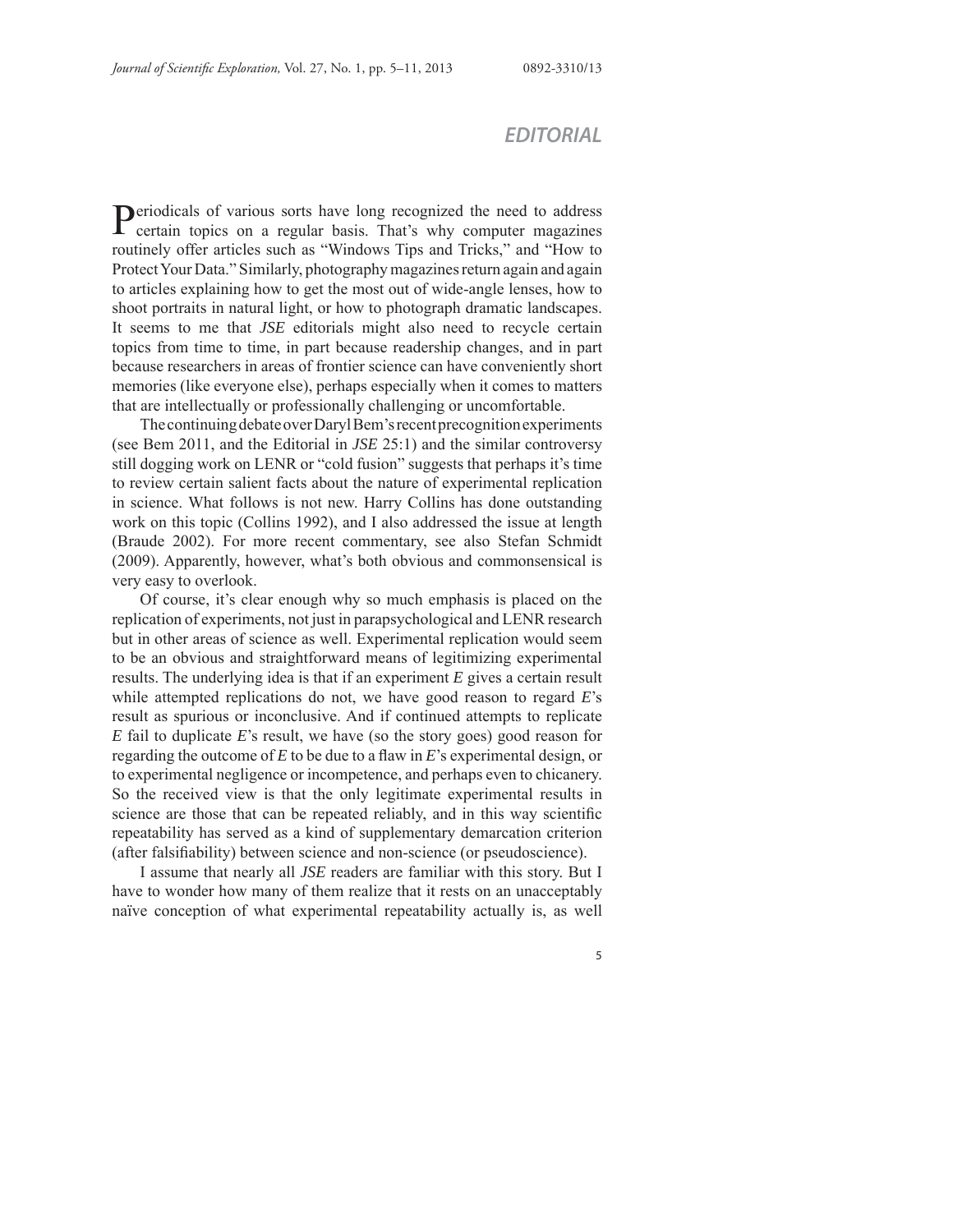as an even deeper conceptual confusion over the nature of similarity. The former is simply a special case of the latter.

The first point worth considering is that, despite considerable scientific posturing to the contrary, when it comes right down to it—especially in situations when the scientist's own work is on the line—experimental replicability *in fact* is rarely (if ever) considered to be an essential feature of genuine science. Rather, it's typically regarded as such primarily in politically charged debates over psi research, LENR, and some other areas of frontier science. In those debates, defenders of the replicability requirement (let's whimsically call them *replicants*) seem conveniently to forget, first of all, that criteria of (and reliance on) replicability vary considerably from one area of science to another. Not surprisingly, these differences are especially pronounced when we compare behavioral sciences to nonbehavioral sciences. But even in the physical sciences, the importance of (and reliance on) replicability varies greatly—say, from geology and astronomy (not to mention cosmology and meteorology) to physics and chemistry.

But a much more serious problem is that the very *concept* of experimental replication is exceedingly crude. To see why, let's begin by asking: In what respects can replication attempts differ from the original experiment? It's clear, first of all, that no replication attempt can ever be *exactly* the same as the original, if only because of changes in the time and place of the experiments. But of course those differences will be accompanied by differences in the general conditions of the experiment or in the experimental environment. And these may include differences in the actual participants. But even if the participants remain the same, we can expect changes in their attitude or mood, or even in the condition of the experimental apparatus required (especially sophisticated, sensitive, or delicate equipment), all of which might vary subtly or dramatically from one test to another.

Notice that—even in the "hard" sciences—these sorts of differences between experiments and their replication attempts are tolerated all the time (if they're noticed at all). In physics, an experiment conducted at laboratory *L* with a certain kind of particle accelerator might be replicated at laboratory *L*′ with a different design of accelerator. In microbiology, experiments conducted with microorganism *M* in solution *S* might be replicated by studying *M* in a different solution *S*′ (which may have been more convenient to use, but whose differences are considered insignificant). In fact, even a different microorganism *M*′ might have been substituted and its difference discounted. And of course, despite the expectations of the replicating scientist, it's always possible that such differences between experiments lead to differences in experimental outcome. For example, in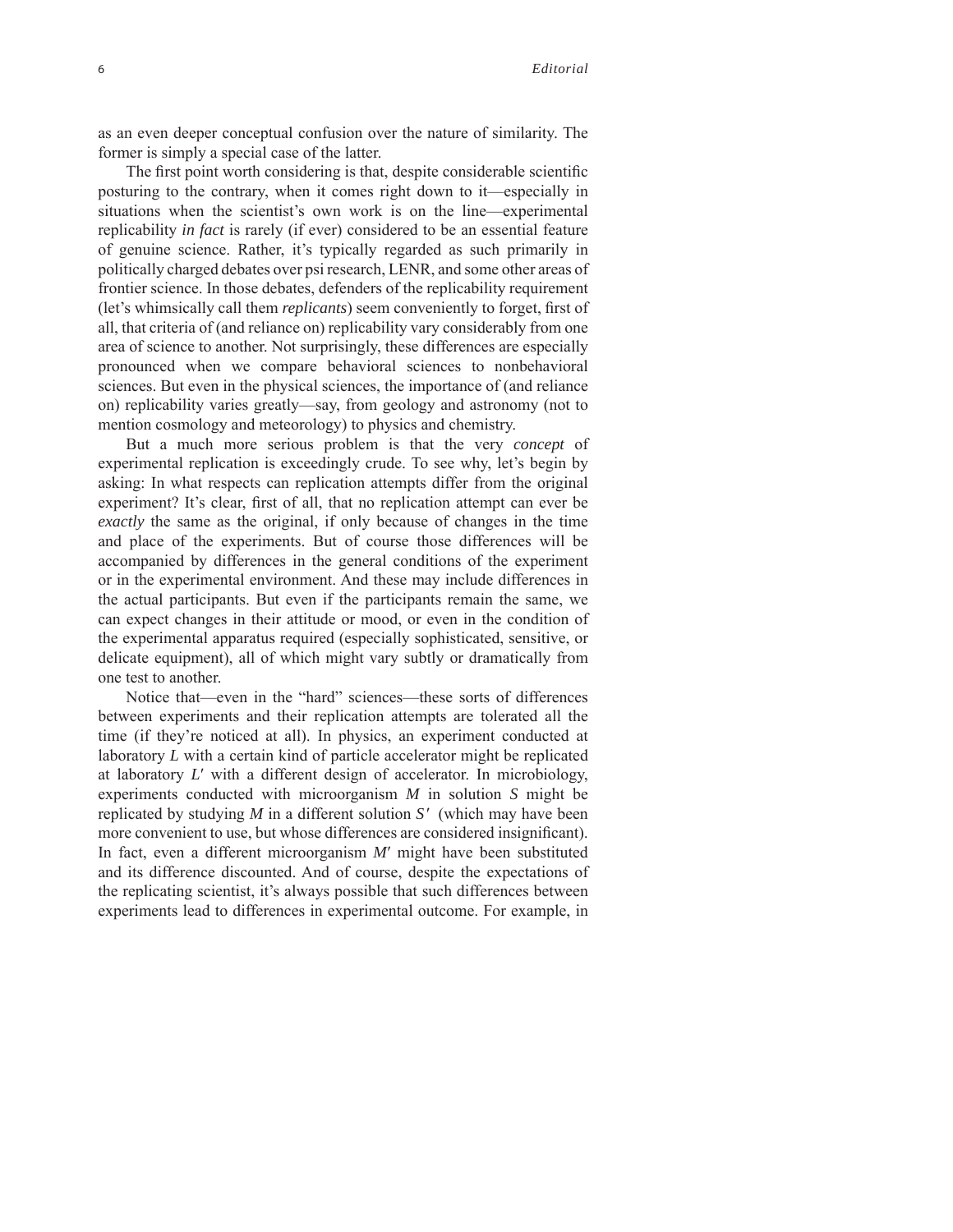physics, some of the differences between experiments and their attempted replications might account for the mixed results of efforts to test the EPR paradox and hidden-variable interpretation of quantum mechanics. In fact, these attempts didn't even study the same particles. One used proton pairs (McWeeny & Amovilli 1999), and the others, photons (e.g., Freedman & Clauser 1972, Aspect, Dalibard, & Roger 1982, Aspect, Grangier, & Roger 1982). Yet they're all considered versions of the same experiment,<sup>1</sup> originally proposed in a thought experiment by David Bohm, but which involved electron-pairs (Bohm 1952a, 1952b, Bohm & Aharonov 1957). At any rate, the standard procedure in cases such as this is to ignore the differences between these experiments so long as their results *more or less* agree, and thus to regard the follow-up experiments as replications of the earlier ones. But if the experiments produce sufficiently dissimilar results, the standard procedure is to regard the later experiments as failing to replicate the former.

There's a very important moral to this story. If we pay attention to the way the business of science is actually conducted, what we find is that criteria of experimental replicability are both very loose and never fully specified. In fact, scientists don't decide whether follow-up experiment  $E_2$  counts as a replication of original experiment  $E_1$  until the results of  $E_2$ are in. It's certainly not decided solely on the basis of formal features of the two experiments—something potentially expressible in a "recipe" or unambiguous and complete list of all relevant procedures. On the contrary, when scientists agree that  $E_2$ 's results match those of  $E_1$ , they will simply ignore the unavoidable and potentially relevant differences between  $E_1$  and  $E_2$ , declare that  $E_1$  has been replicated, and (in some cases) conclude that the results lend confirmatory weight to a shared, underlying, and trusted theory. But if  $E_2$  fails to yield the hoped-for (and possibly only approximate) duplication of  $E_1$ 's results, the standard reaction is to suppose that the inevitable differences between the two experiments in fact made a difference and that this failure does not automatically cast doubt on or discredit the original experiment's results or the shared underlying theory. As a rule, then, both avoidable and unavoidable differences between experiments and replication attempts are tolerated all the time, and ignored so long as the results pan out more or less as expected, but invoked when results go the other way.

Another way to put the point is this: Whether or not the differences between  $E_1$  and  $E_2$  count as relevant is *not* determined independently of the decision as to whether the latter replicates the former. Scientists tend to regard many such differences as important only if the outcomes of the experiments differ. But before knowing the results of  $E<sub>2</sub>$ , it's pretty much an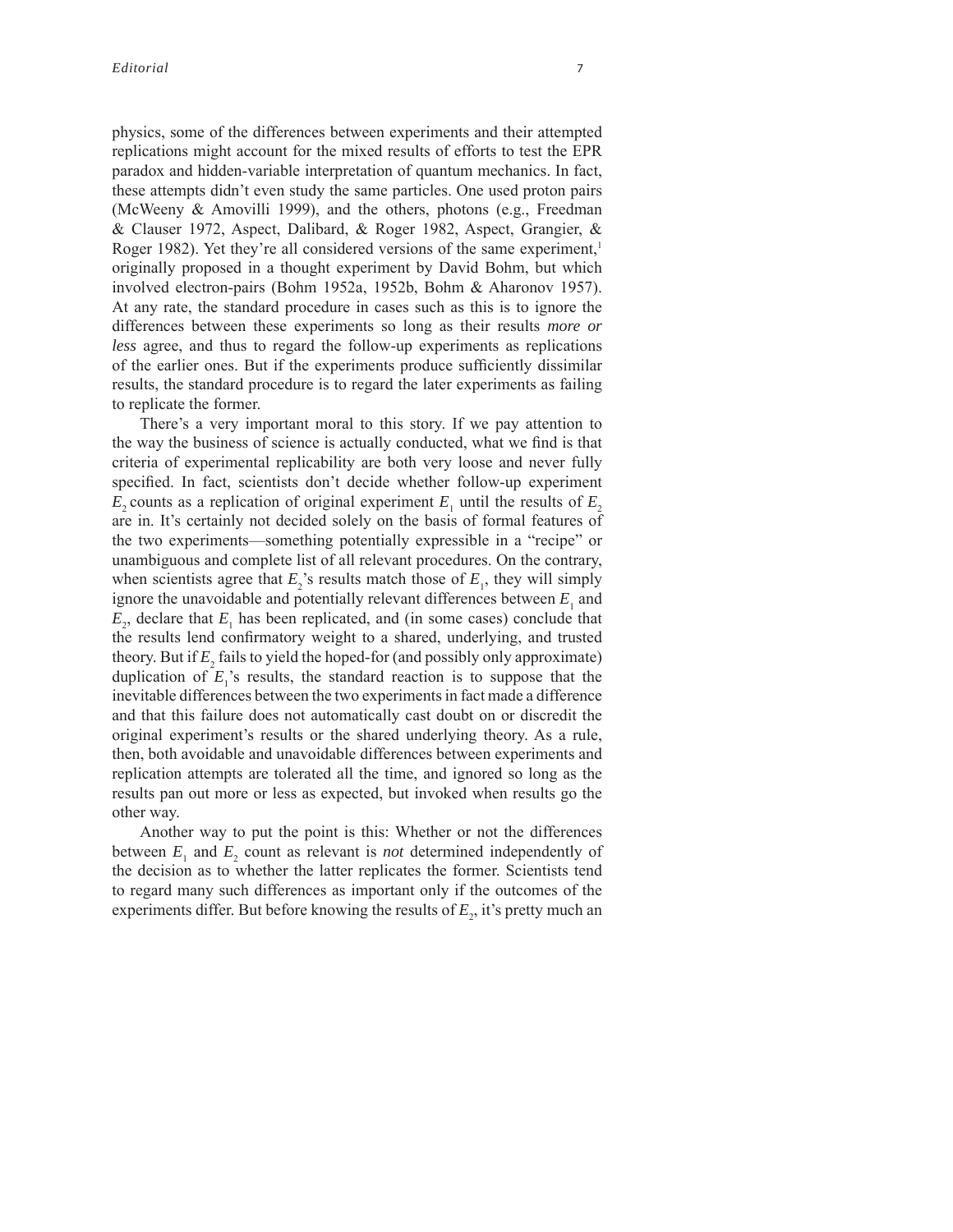open question whether the differences between  $E_1$  and  $E_2$  matter. Of course, scientists may claim in advance that the differences don't matter, but if the replication attempt fails to give more or less the same results as the original experiment, they may retract that judgment.

The situation changes somewhat when a series of replication attempts fails to consistently produce results similar to the original experiment. But even then (as we've seen recently with attempts to replicate Bem's experiments), the same general attitude about replicability prevails. When the later experiments fail to produce positive results like those obtained by Bem, the conversation focuses, for instance, on the differences in the protocols, or the different attitudes of the experimenters. And again, it's likely that these differences would also have been ignored had the later results all been positive. After all, some attempts to replicate Bem's experiments *have* been considered successful, and they're not strictly identical to the experiments Bem originally performed. Furthermore, there's nothing inherently suspicious or unsavory about this. That's simply the way science works, and given the inevitable differences between original experiments and replication attempts—magnified in the behavioral sciences by many additional kinds of potentially relevant variables—it's the only way it can work.

Interestingly, many consider replication attempts successful and convincing *only* when they're conducted by someone other than the original scientist. In part, I suppose, it's because they believe that any legitimate experiment can be described in a list of procedures which any competent scientist should be able to follow and produce the same results. For example (and somewhat notoriously), Karl Popper wrote, "any empirical scientific statement can be presented (by describing experimental arrangement, etc.) in such a way that *anyone who has learned the relevant techniques* can test it" (Popper 1959:99, emphasis added). This position is especially dubious when applied to parapsychology, alternative healing experiments, and the behavioral sciences generally, where experimenter expectancy effects and the variability of subject–experimenter interactions are particularly problematical. But it's also an obviously questionable position to take with respect to any area of frontier science, where the relevance of numerous and unavoidable differences between experiments hasn't yet been determined. In fact, I'd say that one of the most important lessons learned from the behavioral sciences, and reinforced by studies in many areas of frontier science, is that it's still an open question whether it's reasonable to expect success when replication attempts are conducted by someone other than the original experimenter. Moreover, it's unclear to what extent this might be an issue in mainstream science, where (as Rupert Sheldrake has noted (1998)), double-blind protocols are typically neither used nor even taught as sound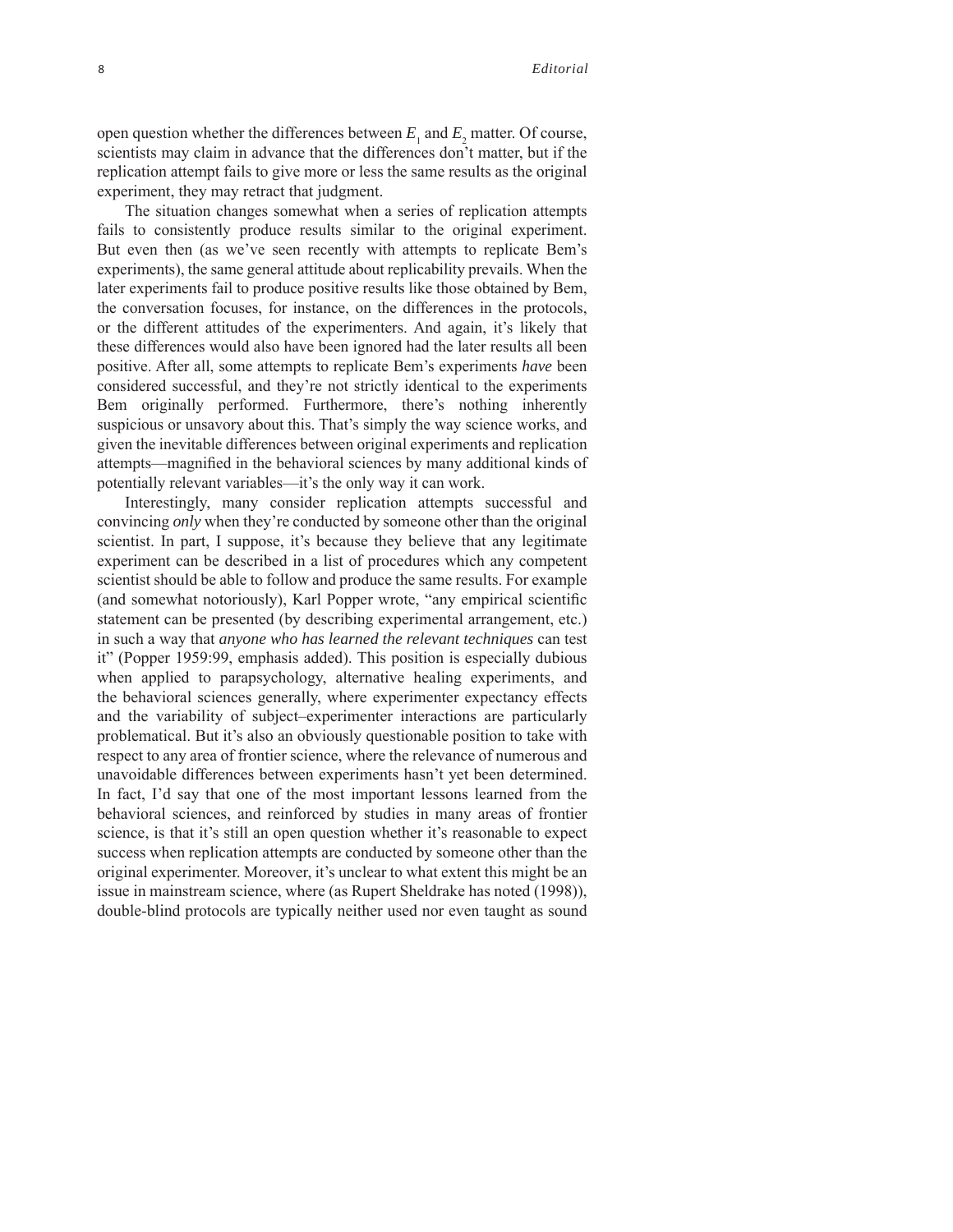methodology, and where potential experimenter effects are not even on the radar.

As I mentioned above, some difficulties in determining when an experiment has been repeated are not peculiar to the scientific enterprise or to the process of experimentation. Rather, they're an instance of the more general problem of determining when *any* sort of event has been repeated. These problems, in other words, concern the general concept of *recurrence*, and even more fundamentally, the concept of *similarity*.

Suppose that *A* tells a certain joke and that his telling of the joke, *J*, is very funny. But suppose that *B*, who is not as comedically gifted as *A*, tries to tell *A*'s joke using different words, inflection, and timing, as a result of which his joke-attempt *J*′ is not funny. How, then, do we answer the question: Is *J*′ a recurrence of joke-attempt *J*? The important thing to observe here is that this question has no simple or straightforward answer. There are perfectly acceptable reasons for answering it either affirmatively or negatively. Some might say that although *B* told the same joke as *A*, he didn't do so with the same (or perhaps any) comedic skill. On the other hand, some might claim that, since *A* and *B* uttered different strings of words, and since *J*′ was not funny, *A*'s joke had *not* been repeated by *B*.

The important point to grasp here is that neither response is intrinsically better than the other. Whether we take *B*'s performance to replicate *A*'s performance depends on what's appropriate for the context in which the question arises. Suppose people are taking turns telling jokes at a party and that each person is expected to tell a different joke. If *B* were to tell his joke, we might feel justified in complaining that he didn't tell a new joke and in fact that he merely told *A*'s joke rather poorly. On the other hand, suppose the party guests are playing a different game, in which each has to memorize and repeat verbatim what his immediate predecessor says. Suppose, then, that *A* tells his joke and that *B*, whom we may suppose is mnemonically challenged, tries unsuccessfully to repeat *A*'s performance. Even if the *content* of what *A* and *B* said was similar, so that we might consider *B* to have succeeded in producing a *version* of *A*'s joke, *B*'s performance (the string of words produced in the manner produced) would not count in this context as a replication of *A*'s performance. We can imagine even more stringent requirements of replicability. Suppose *B* is studying the comedic arts, and that his task is to repeat, *not* just the same words as those of his teacher *A*, but also *A*'s inflection and timing (and note, criteria of sameness for inflection and timing are not hard and fast; for example, we needn't suppose that *A* and *B* have voices of the same quality). In this context, what *B* does will not be a recurrence or replication of what *A* does, if *B* manages to get only the words exactly right.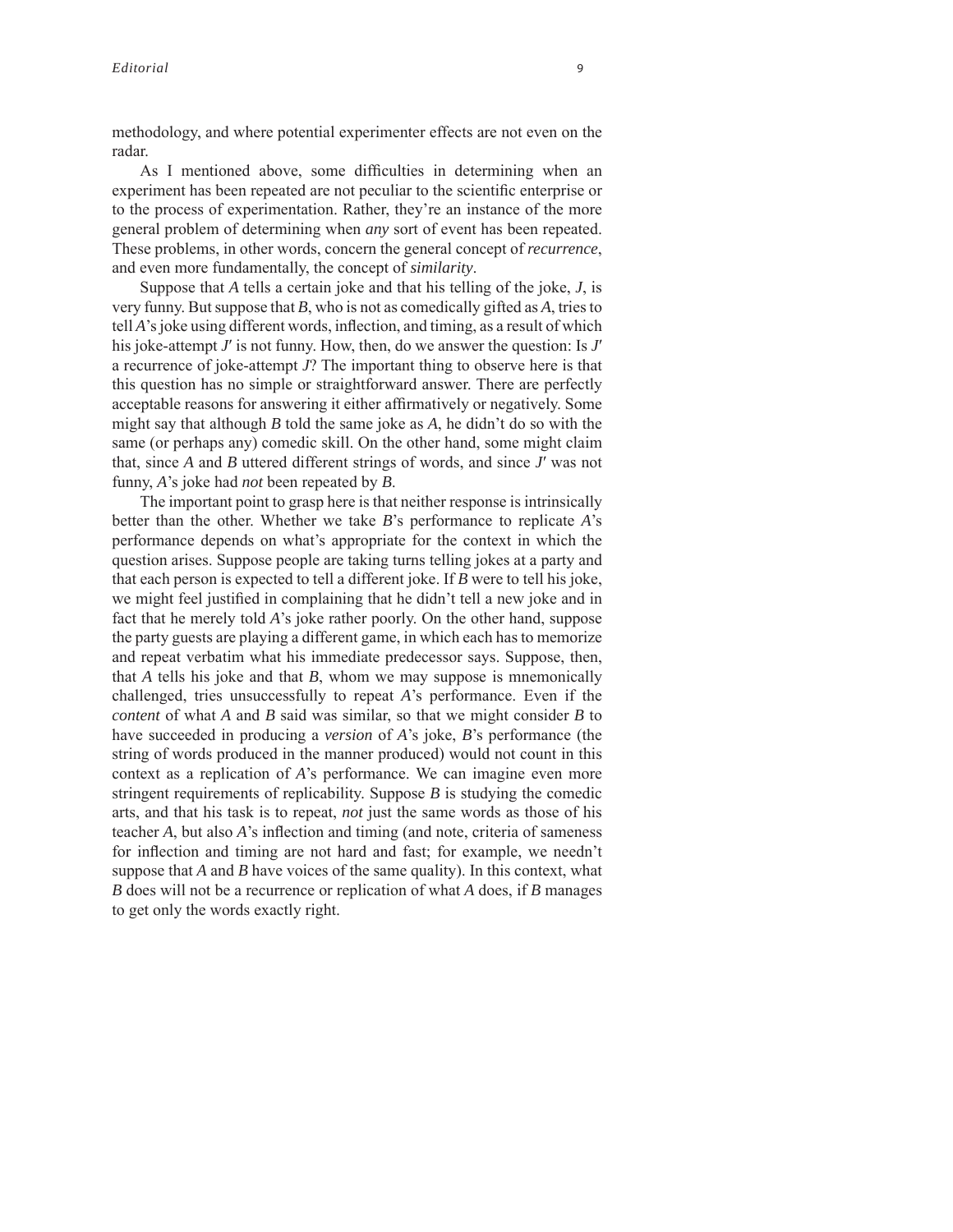The moral of all this is that whether or not *B*'s verbal performance constitutes a recurrence (or replication) of *A*'s joke-telling *J* is not simply a function of formal features of what *A* and *B* do and say. In one context *B*'s sequence of words might count as a recurrence of *J*, while in another it might not.

This is simply a real-life example of a point that applies even to the most elementary examples in mathematics, which likewise demonstrate that the relation "\_\_is similar to\_\_" is not simply a static, two-termed relation between things, but is inevitably tied to contextual and variable criteria of relevance that are not part of an absolute inventory of Nature's furniture. As I've noted many times, this can be easily illustrated by an example from geometry, although mathematicians typically use the term "congruence" rather than "similarity" (for a more elaborate discussion of this example, see Braude, 2007, Chapter 7). In any case, mathematicians know that in the absence of some specified or agreed-upon rule of projection, or function for mapping geometric figures onto other things, no figure is congruent with (similar to) anything else. They recognize that there are different standards of congruence, appropriate for different situations. Depending on which rule of projection we choose, we may consider a given triangle to be congruent only with triangles with the same horizontal orientation and the same angles, or we may consider it to be congruent with any triangle, or even with squares or lines. So in geometry, no property intrinsic to a given triangle determines which other geometrical figures that triangle is congruent with. And that's because no situation is *intrinsically basic*; standards of relevance emerge from living and ephemeral human situations, not from Nature herself. But then no standard of congruence or similarity is inherently privileged or more fundamental than others. And clearly, if this is true even for the comparison of simple geometrical figures, it's true *a fortiori* for the comparison of much more multi-faceted joke attempts and scientific experiments. $2$  $\sim$   $\sim$   $\sim$ 

A short but important note on a different matter. This issue contains a letter from Caroline Watt announcing the implementation of a webpage for registering parapsychological experiments. The value of this or any registry has recently been a hot topic for debate among parapsychologists, and, as far as I can tell, there's little consensus among researchers on the matter. Consequently, the *JSE* will remain neutral and allow researchers to decide for themselves whether to avail themselves of this opportunity to register their experiments. As a result, I feel it's important to note that the *JSE* will not require authors reporting parapsychological experiments to register their studies, and that registration will not be a factor in my editorial decisions.